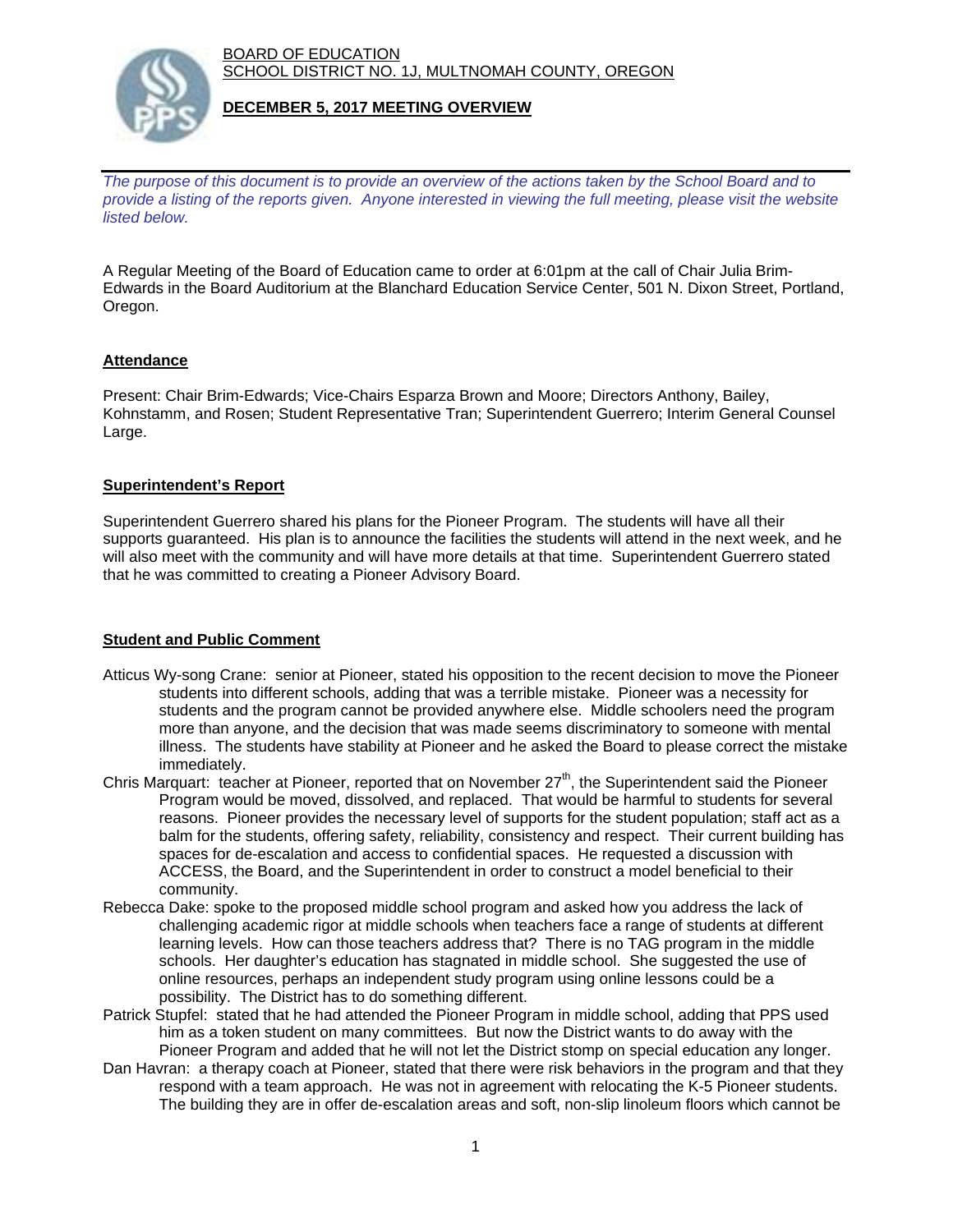duplicated in another building. He asked the Board to not waste money on another retrofit upgrade of a different site.

Gabrielle Mercedes-Bolivar: spoke to the collaborate efforts of key staff working to support the Ockley Green Middle School Community and specifically their students receiving special education services. Hers is a Jefferson Cluster family and after years of inequities, they are finally getting glimmers of hope. Middle schools are being restored, efforts to provide culturally responsive inclusive student practices are being pushed, and student success at Jefferson is to be celebrated.

#### **Comments from Portland Federation of School Professionals (PFSP)**

Belinda Reagan, President of PFSP, reported that she had met with Pioneer staff and was disheartened to hear their stories. She feels the students should remain together. What she heard from Pioneer staff was that they were made to feel second class, along with their students; ACCESS parents were louder and stronger and more heard than those from students who are coming from foster care or are homeless. There is a feeling in the Pioneer community that they should not be treated differently than ACCESS. If you divide up the Pioneer group, she did not think they would thrive. We need to honor the wonderful results coming out of Pioneer. Personally, she has felt unheard by PPS for many years. We have requested, year after year, of having Board members go out and sit with a principal, go out and stand in the shoes of the Pioneer community. Sit in the classrooms and see what happens in special education classrooms in a day.

### **Comments from the Portland Association of Teachers (PAT)**

Suzanne Cohen, President of PAT, stated that she had visited with the Pioneer staff and heard their concerns and needs. When decisions get made behind closed doors, then those decisions are not going to be successful. The Board and Superintendent need to listen to the people who know best because they are at the school every day. Please talk directly with the educators. Safety needs are not being met within several schools, and no one is properly trained to do restraints in general education settings. When systems like that exist, why do you want to push more students into it? You never consult with those who know best. This flies in the face of teachers who have been negotiating for so long. Ms. Cohen provided the Superintendent with a box of postcards that had messages on them from teachers.

#### **Action Items**

 Level 3 Complaint Consideration Public Comment:

> Jill Castrina: spoke of the previous Lincoln/Wilson boundary change and that only 23 out of 300 students were affected in each grade, and the Board had been concerned that those students not be disenfranchised. Her daughter, Mia, could attend Lincoln tomorrow. The confusion is that there does not seem to be language about sports and extra-curricular activities in District policy. She feels sports should also have been grandfathered. Her daughter is caught in the gray area and is caught in the consequences. Staff understands their dilemma. OSAA just needs something in writing from PPS that states Mia's school would be Lincoln. There was no dance program at Wilson.

Mia Castrina: stated that she has been dancing since  $7<sup>th</sup>$  grade. Her decided to attend St. Mary's instead of Lincoln was very difficult, as her friends are attending Lincoln. She had previously been told that she could participate on the Lincoln Dance T. She has known the Dance Team members since  $7<sup>th</sup>$  grade, and dancing was the one sport she really enjoys and works hard for. She asked the Board to please allow her to continue dancing with her team members.

 Third Party Sales: waiver of Board Policy 3.30.020-P Public Comment: None